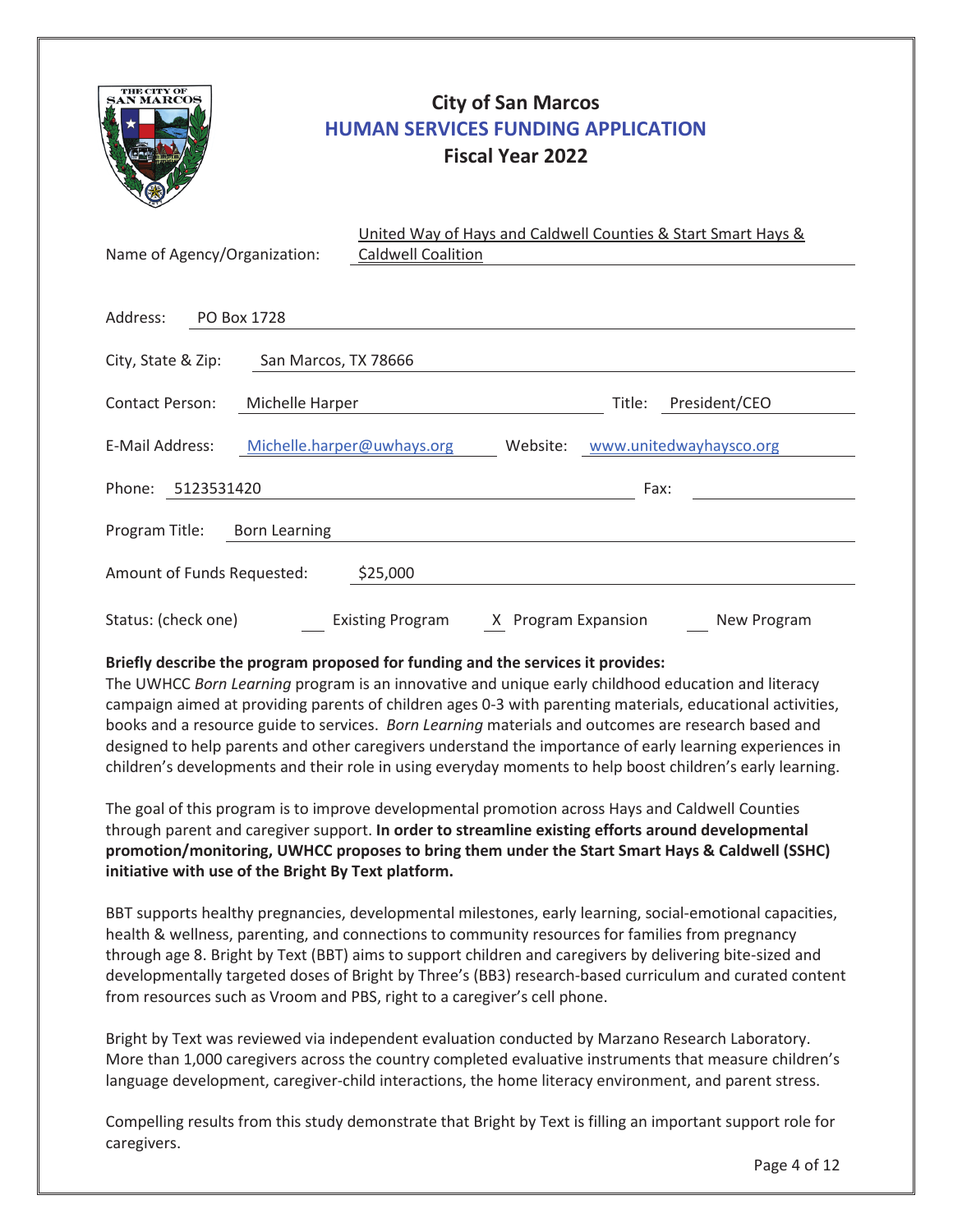- 3-month language gain among low-income Bright by Text families compared to a control group
- 56% increase in awareness of local resources from a Bright by Text community message
- 97% of respondents are likely to recommend the program to a friend or family member

Across the United States, large numbers of young children are affected by one or more risk factors that have been linked to academic failure and poor health (Evans, 2004). Chief among them is family economic hardship, which is consistently associated with negative outcomes in school and health (Yeung, Linver, & Brooks-Gunn, 2002). As early as 24 months, children in low-income families have been found to show lags in cognitive and behavioral development compared to their peers in higher-income families (Halle et al., 2009). Other risk factors, such as living in a single parent family or low parent education levels, especially when combined with poverty, can markedly increase children's chances of adverse outcomes (Schlee, Mullis, & Shriner, 2008). Children affected by multiple risks—three or more risk factors—are the most likely to experience school failure and other negative outcomes (Pungello et al., 2010).

Promising parenting interventions such as home visitation provide one way for addressing inequities, however such programs are often limited by access and cost. Such interventions often seek to improve parenting behaviors through a small number of intensive one-on-one visits. Recently, alternative approaches using text messaging to provide the same information to parents, but in smaller increments over longer periods of time have been explored. Over 96 percent of American adults under the age of 50 have cell phones, 98 percent of cell phone owners can access texts, and text messages have a 95 percent open rate (Anderson, 2015; Ehrlich, 2013). Given that text messages are widely used, have a low cost, and are easily scalable, Bright by Three (BB3) has begun implementing Bright by Text (BBT). BBT delivers bitesized and developmentally targeted doses of BB3's research-based curriculum right to a caregiver's cell phone. Each message contains a concept, resource, or activity, and it includes a link to a landing page with more detail, links to related resources, and examples or short modeling videos to demonstrate the behavior or activity. The two to four weekly text messages are targeted to the age of users' children, from 0 to 5.

#### **If funded, UWHCC and SSHC will also be expanding the program to include the Ages and Stages**

**Questionnaire.** The Ages & Stages Questionnaires®, Third Edition (ASQ®-3) is a developmental screening tool that identifies developmental progression in children from birth to age 6. The ASQ-3 is available in the ASQ® Online system for online questionnaire completion and seamless reporting capabilities. We will use this platform to follow up with parents who complete the questionnaire and are deemed to need further supports for their children.

### **Describe who will benefit from this program and how:**

The primary beneficiaries of this program are parents and caregivers of children under the age of five. But, by helping these caregivers understand their role in their child's development and giving them the tools through the BL materials and Bright By Text platform, including the ASQ, their children will greatly benefit from this program as well. Finally, our schools and childcare facilities will benefit from this program as well as it will give them tools and strategies they can use to improve parent engagement.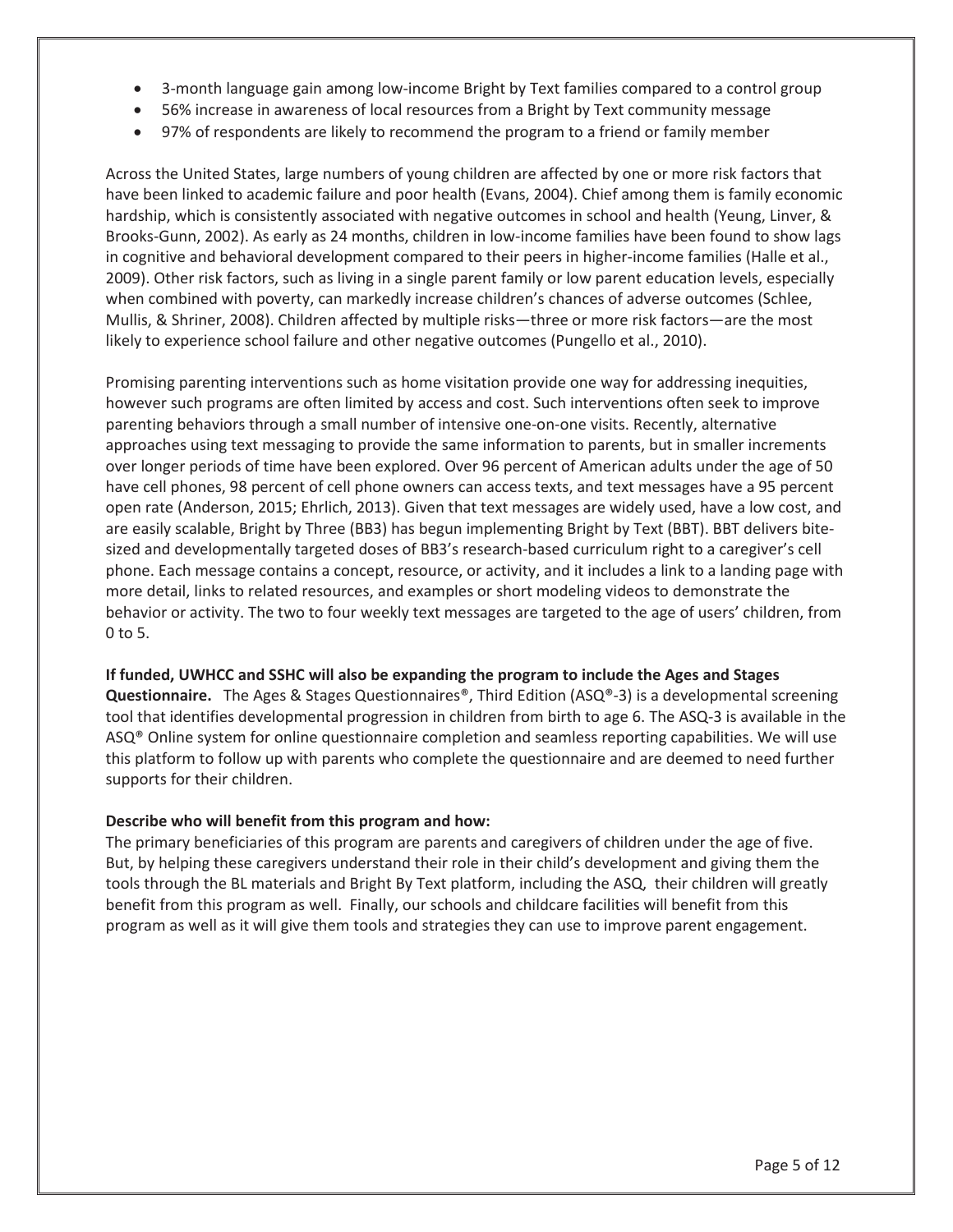#### **If requested funds are to be used as matching funds, identify source and amount of primary grants:**

| Source: | Amount: |
|---------|---------|
| Source: | Amount: |

**Client Information Specific to This Program:** 

**1) Describe the direct clients for this program.**

Parents and caregivers of children under the age of 5

### **2) How is the program marketed to direct clients? How do you find these clients?**

The program will be marketed through a variety of channels including: clients of Head Start and their home visiting program, caregivers utilizing services of Greater San Marcos Youth Council, caregivers living in San Marcos Public Housing, caregivers with children enrolled in public prek and pre-K-3 programs, clients of childcare facilities and parents who utilize Little Lambs Diaper Bank. UWHCC and SSHC will also work with physician offices to identify clients.

UWHCC and SSHC will create flyers and other marketing materials to enroll parents in the Bright By Text program and distribute Born Learning materials. When appropriate, UWHCC and SSHC will set up enrollment tables at community events and childcare facilities to enroll parents in the program.

### **3) Describe the indirect clients for this program, if any.**

The indirect clients for this program are the children of the caregivers being targeted by the program. As parents become more familiar with their child's development and the role they play in that development, their interactions with their children will change, thereby increasing the knowledge and social / emotional skills of their children.

In addition, UWHCC and SSHC sees our schools as long-term in-direct clients of this program as it is our goal to increase the number of children ready for kindergarten on time.

**4a) Expected total annual unduplicated direct clients for this program:** 2500

**4b) Expected annual unduplicated direct clients who are City of San Marcos residents:** 1500

5) Does program participation depend upon income or any other determination of eligibility?

No: xx

Yes:  $\frac{1}{\sqrt{1-\frac{1}{\sqrt{1-\frac{1}{\sqrt{1-\frac{1}{\sqrt{1-\frac{1}{\sqrt{1-\frac{1}{\sqrt{1-\frac{1}{\sqrt{1-\frac{1}{\sqrt{1-\frac{1}{\sqrt{1-\frac{1}{\sqrt{1-\frac{1}{\sqrt{1-\frac{1}{\sqrt{1-\frac{1}{\sqrt{1-\frac{1}{\sqrt{1-\frac{1}{\sqrt{1-\frac{1}{\sqrt{1-\frac{1}{\sqrt{1-\frac{1}{\sqrt{1-\frac{1}{\sqrt{1-\frac{1}{\sqrt{1-\frac{1}{\sqrt{1-\frac{1}{\sqrt{1-\frac{1}{\sqrt{1-\frac{1}{\sqrt{1$ 

(If a sliding scale is used attach a copy of the scale used.)

**Submitted By:** 

Whichelle Harper

Signature of Executive Director **Date** Date of Executive Director **Date** 

September 1, 2021

Michelle Harper Printed Name of Executive Director

**Approval:**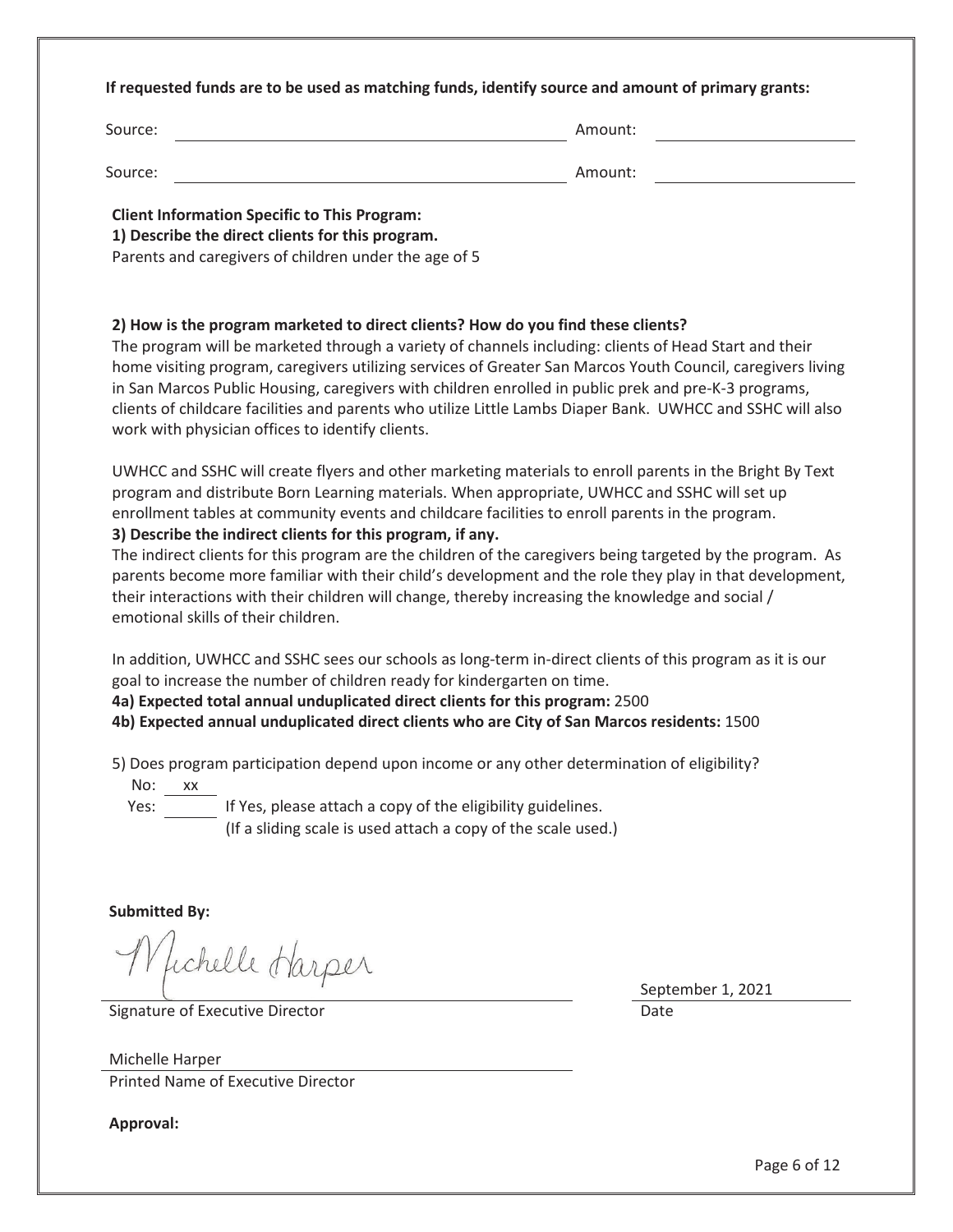

September 2, 2021<br>Date

Signature of Board President

Angela Adams

Printed Name of Board President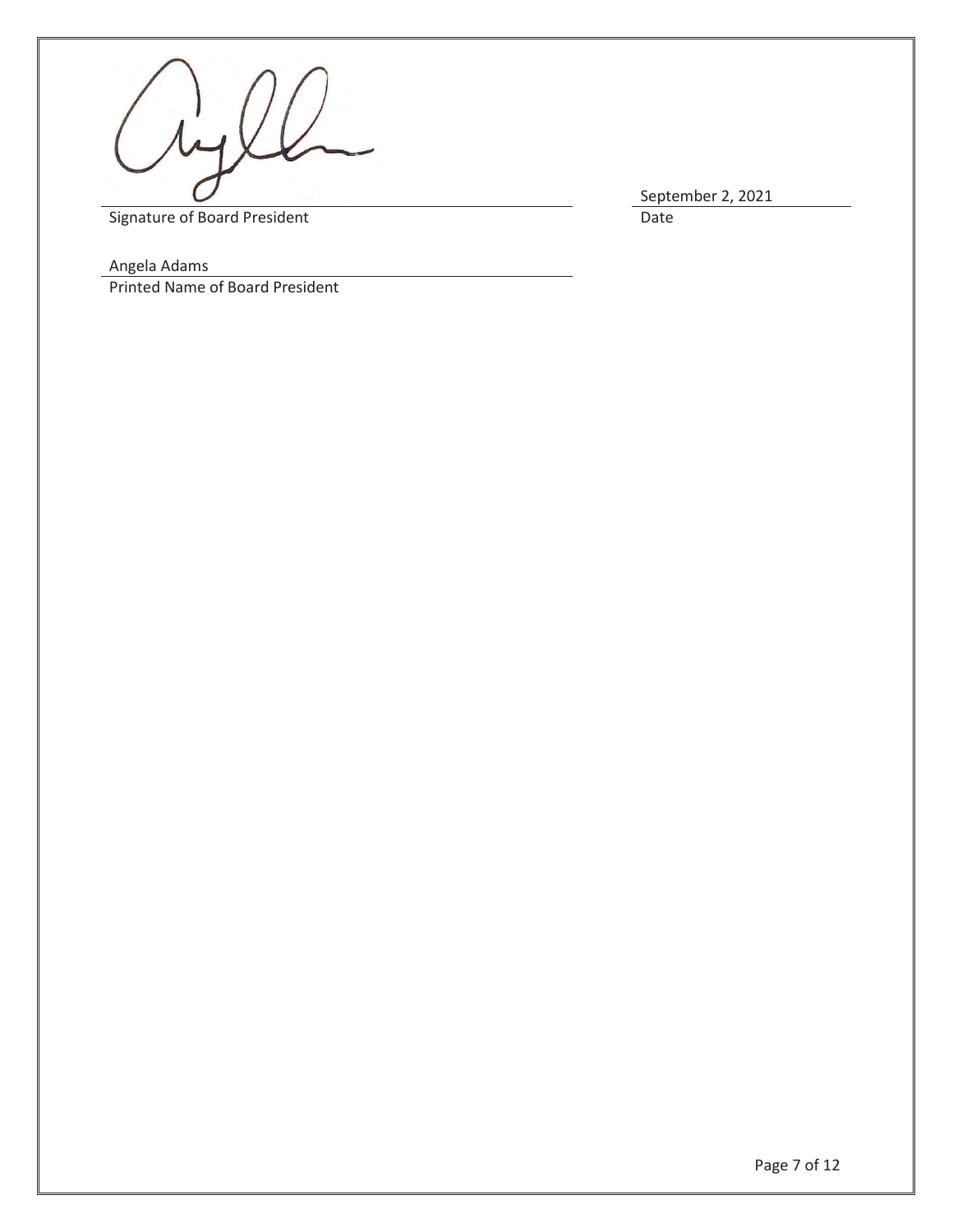

# **HUMAN SERVICES FUNDING QUESTIONNAIRE FY 2022**

# The Board strongly requests that all answers be typed. Responses should not exceed 75 words per question. **PLEASE COMPLETE ALL QUESTIONS.**

# **1. What is the agency's or organization's mission?**

To improve lives of Hays and Caldwell County citizens by mobilizing the caring power of the community in the areas of Education, Income and Health.

Together with community partners, UWHCC fights for the health, education and financial stability of every person in every community we serve.

By bringing together people and resources to address these issues, and by attacking their underlying causes, we hope to make lasting, fundamental change---for everyone.

**2. Regarding the program for which funding is being requested, what evidence suggests this program is needed in San Marcos or nearby?**

School readiness is one of the best population-level indicators of young children's well-being. The 2021 Community Assessment published by Community Action reports 78% of SMCISD kindergarteners are from low-income households and only 55% were kindergarten ready in 2019-2020. School readiness rates cannot be addressed solely by interventions focused on four-year-old children. Children birth to three need strong relationships with their families, access to health care, social-emotional development support, and high-quality early care and education programs.

# **3. What specific, measurable outcomes or results do you hope to achieve with this program?**

UWHCC and SSHC hope to increase the number of parents/caregivers understanding their role in their child's development and utilizing provided tools/strategies through BL materials and BBT platform. Additionally, we hope to increase the awareness and utilization of support services available to families in Hays and Caldwell Counties through use of the BBT platform which allows us to send targeted messages to enrolled families.

# **4. How will you measure results throughout the year?**

Data from the BBT platform; number of sign-ups and associated zip codes for families will be tracked to ensure as many families are benefiting from this initiative as possible. The number of families who successfully complete ASQs via the BBT platform and website traffic to the post-screening page will also be tracked. Additionally, pre- and post- surveys will be sent to families receiving the BL materials.

# **5. Please answer the following questions if funding is requested for staff:**

# **a. List the title of each position for which funding is requested, how many hours per week will be spent on this program vs other programs, and the activities associated with each position.**

United Way of Hays & Caldwell Counties Director of Community Impact – 10-15 hours per week, coordinating delivery of BL materials to partner programs including physician offices, coordinating data collection with Community Action early childhood programs staff, coordinating marketing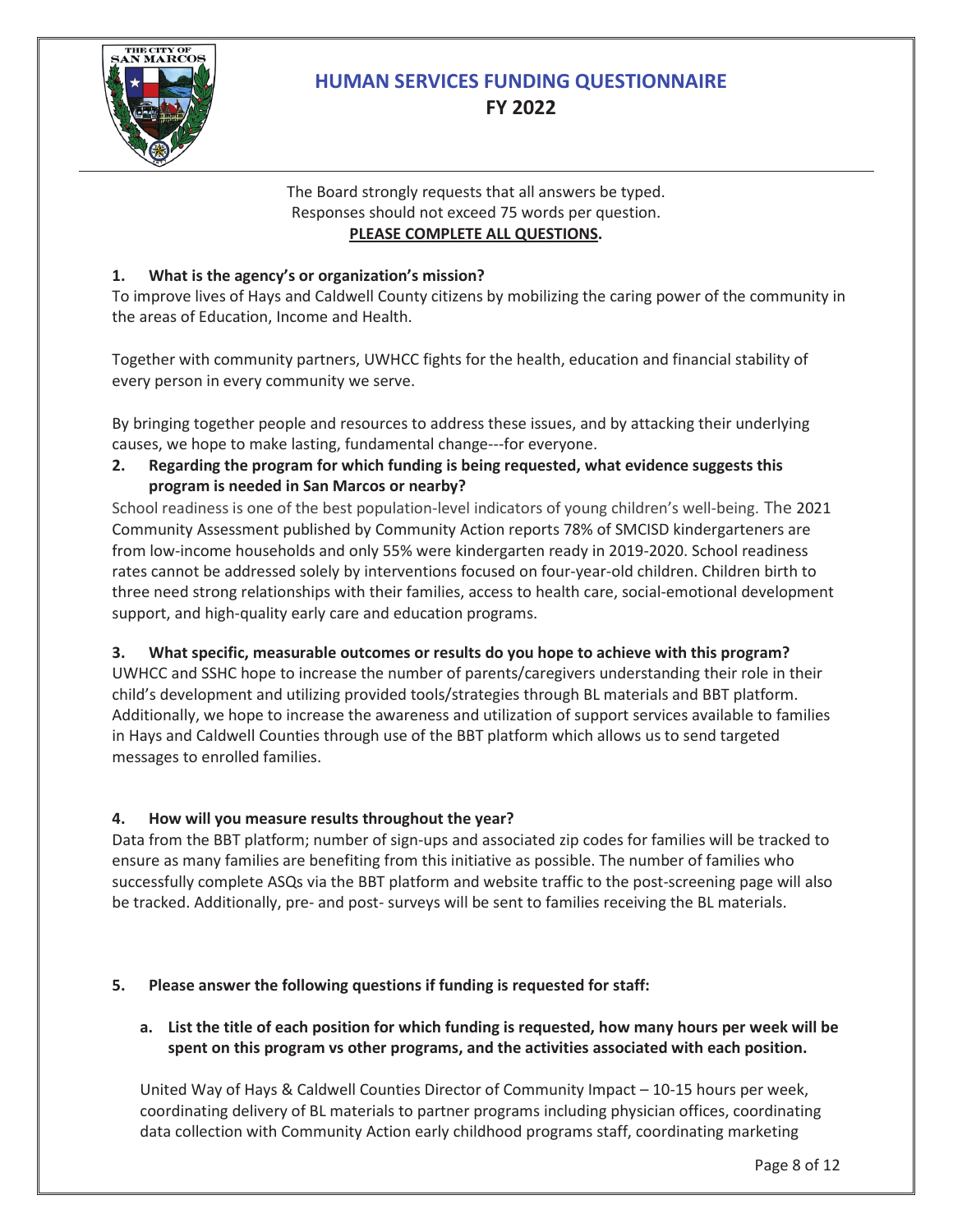efforts with Community Action staff and direct marketing to families through social media and inperson interactions.

**b. If staff funding requests can only be partially funded, how will you supplement the funding to cover the remainder needed?** The remainder of the program position salary will be made up through donations to United Way.

#### **c. Staff pay may only be funded for one year. What will you do to provide for this position next year?**

UWHCC has a proven history of success in managing assets and resources. This position will be sustained in the future using grant money from public and private organizations as well as an allocation of money from our annual budget campaign. UWHC's history of raising money to support critical community programs and our ability to modify our revenue stream show that we are fully capable of sustaining this program and position for the foreseeable future.

**6. Funding Questions:**

**a. What has your organization done in the past two years to raise different funding for this program?** UWHCC has used dollars donated to us through employee-giving campaigns and other fundraising efforts to support our internal programs. In addition, UWHCC actively seeks grant funding for our internal programs.

**b. What do you plan to do this year to find different funding for this program?**

UWHCC will partner with our Start Smart Hays and Caldwell Counties co-founder, Community Action Inc, to seek grants and other revenue streams to support this program and coordinating programs that will make this one successful. For example, additional grant funds will be used to off-set costs not fully funded by UWHCC for this program.

| <b>Funding Source</b>         | <b>Amount Requested</b> | <b>Amount Granted</b> | Pending (Y/N) |
|-------------------------------|-------------------------|-----------------------|---------------|
| <b>HEB</b>                    | \$10,000                |                       | Pending       |
| <b>Burdine Johnson Family</b> | \$10,000                |                       | Pending       |
| Foundation                    |                         |                       |               |
| Private donors                | \$5,000                 |                       | pending       |
| Coalition partners            | \$10,000                |                       | pending       |
|                               |                         |                       |               |
|                               |                         |                       |               |

#### **7. What additional funding is your agency requesting for this program ?**

**8. Describe any differences between the way you had proposed spending last year's allocation and they way you actually spent it.**

N/A

### **9. How many volunteers does your agency or organization have and how many hours do they spend on the program requesting funding?**

UWHC currently has 12 board members and approximately 10 other volunteers. Due to Covid restrictions the past year, UWHCC has not utilized volunteers for our programs. We anticipate utilizing 1 or 2 volunteers a week next year preparing packets, facilitating delivery of materials to partner agencies, and sorting books for book distributions.